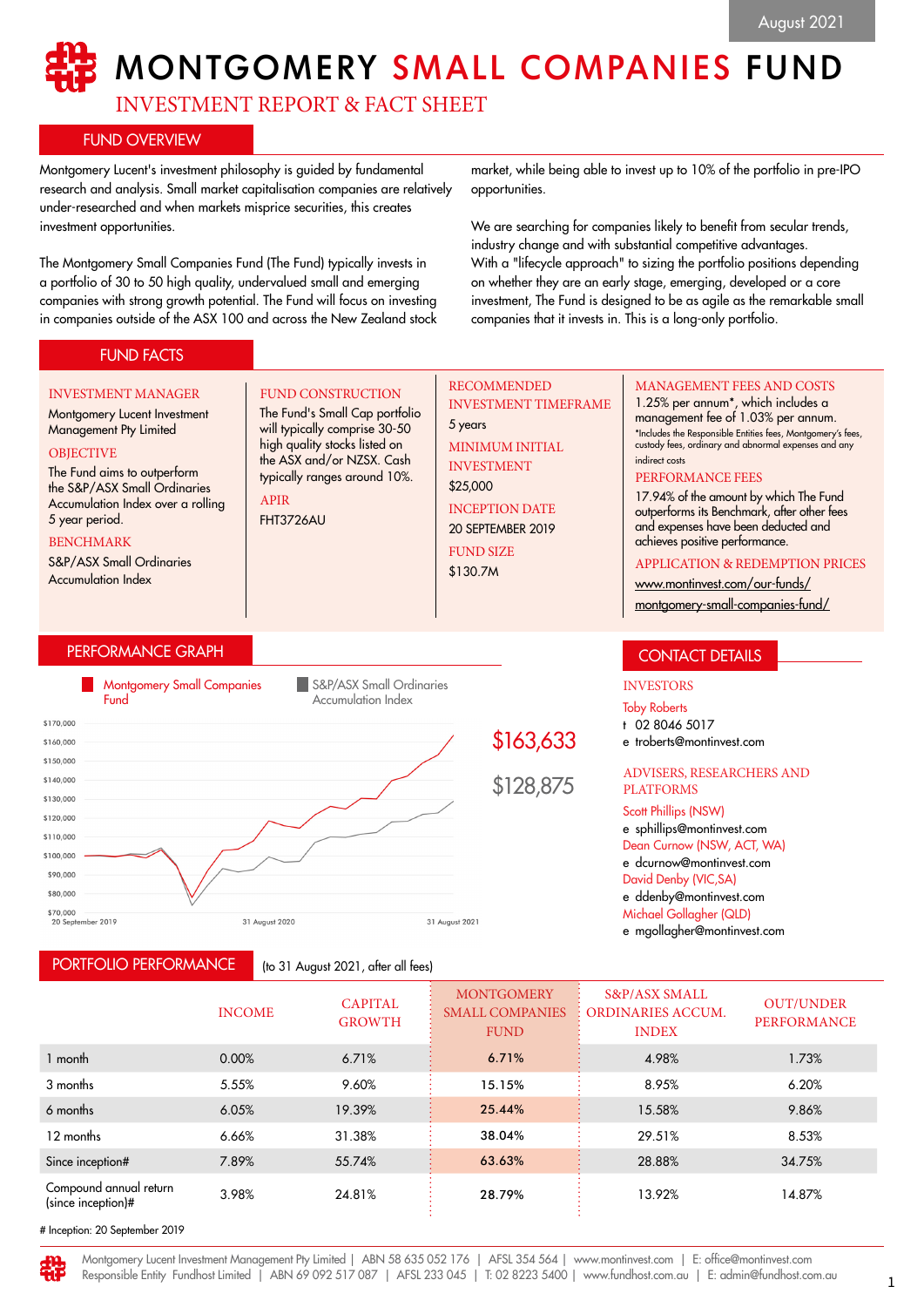## FUND COMMENTARY

The Montgomery Small Companies Fund (the Fund) returned 6.71 per cent, net of fees, in August versus the benchmark, the S&P/ASX Small Ordinaries Accumulation Index, which increased by 4.98 per cent. Since inception (20 September 2019), the Fund has increased by 63.63 per cent, outperforming the benchmark by over 34 per cent, after all fees and expenses.

The largest positive contributors for August included EML Payments (ASX:EML), Macquarie Telecom Group (ASX:MAQ) and Uniti Group (ASX:UWL). EML delivered a solid FY21 operating result, although this was largely overshadowed by the regulatory update which the market read positively, sending the shares higher. EML has worked constructively with the Central Bank of Ireland since regulatory concerns were first raised in May 2021 relating to the acquired Prepaid Financial Services (PFS) business. A remediation plan has been put forward; expectations are for substantial completion by the end of CY2021 and completion by the end of March 2022. This will increase ongoing compliance costs modestly we feel and EML has provided \$10 million to cover anticipated future oneoff costs including potential enforcement action. Whilst this issue is not over, there is clarity on the pathway out and scope of its impact, and, in hindsight, the savage market reaction when news of the regulatory concerns broke, provided us with a wonderful opportunity to increase the Fund's exposure to EML.

MAQ's FY21 result contained few surprises with the strong share price performance over the month likely reflecting growing investor appreciation for the company's favourable quality and growth characteristics.

In July MAQ unveiled plans to almost triple its Macquarie Park data centre load capacity to meet anticipated long-term demand from government and enterprise clients. Cloud remains an exciting global megatrend with a long growth runway and we see MAQ as one of the best ways to play this theme in Small Caps. UWL rewarded investors with a strong FY21 operating result comfortably ahead of market expectations, coupled with high cashflow conversion which materially improved the Company's balance sheet position. Consensus earnings forecasts were upgraded on the back of the better than expected 2H21 earnings run-rate and the positive outlook for continued organic growth. UWL has successfully transitioned from a small, aggressive telco roll-up to a serious NBN challenger with highly strategic infrastructure assets; and in a low growth, low interest rate world, these types of assets are becoming increasingly scarce.

The largest detractors from performance included Aeris Resources (ASX:AIS), Alliance Aviation Services (ASX:AQZ) and Mineral Resources (ASX:MIN). AIS shares gave back most of July's gains driven by weaker investor sentiment towards the broader resources sector as China signalled intentions to cut back near-term manufacturing production on environmental grounds and to reign in commodity prices.

Continued on the next page..



needs. You should obtain and consider a copy of the Product Disclosure Statement (PDS) relating to the Fund before making a decision to invest. Available here: https://fundhost.com.au/fund/montgomery-small-companies-fund/ the information in this document has been prepared with all reasonable care, neither Fundhost nor Montgomery makes any representation or warranty as to the accuracy or completeness of any statement in this document includi advisers, officers or authorised representatives, are liable for any loss or damage arising as a result of reliance placed on the contents of this document. Past performance is not indicative of future performance.